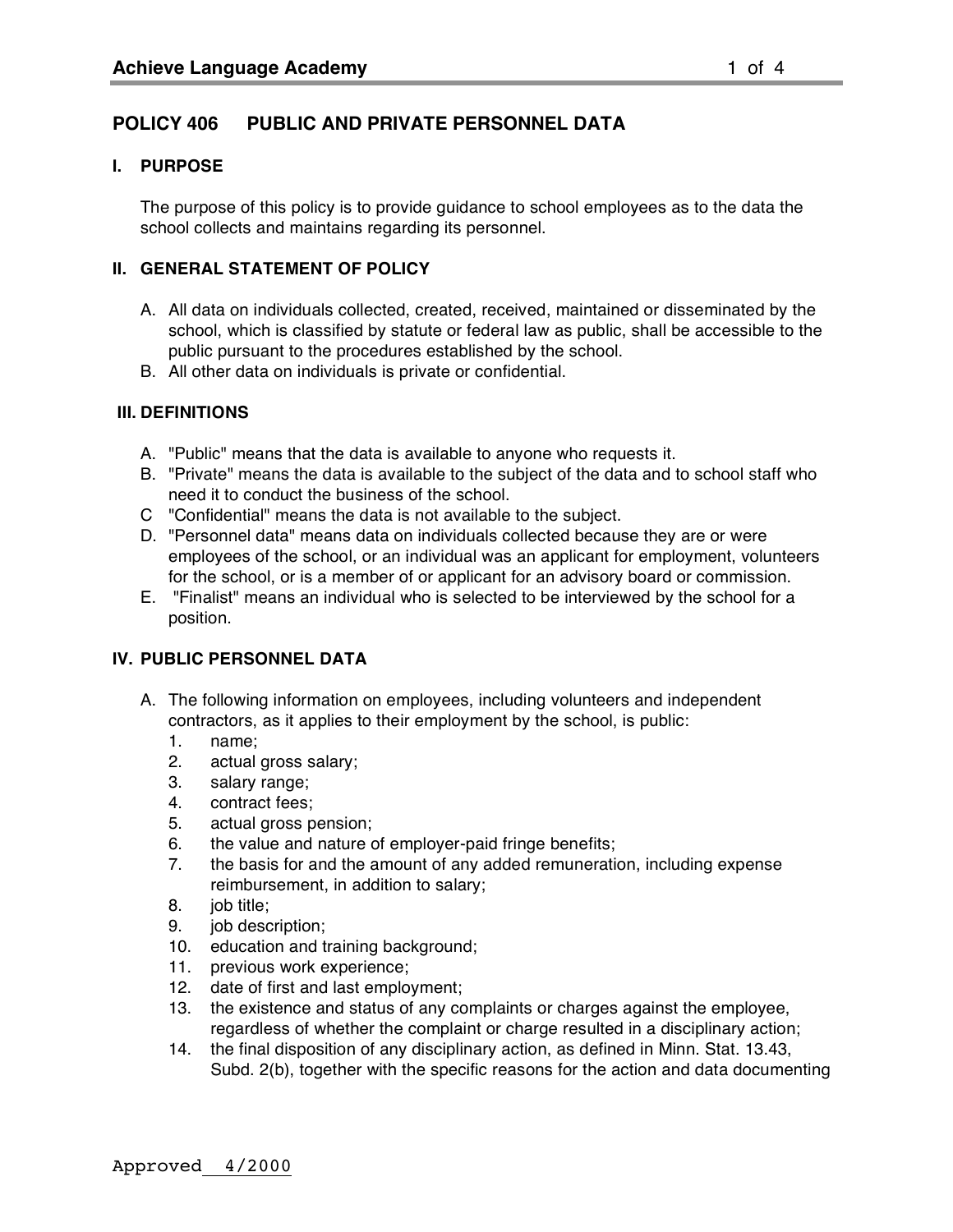the basis of the action, excluding data that would identify confidential sources who are employees of the school;

- 15. the terms of any agreement settling any dispute arising out of the employment relationship
- 16. work location;
- 17. work telephone number;
- 18. honors and awards received;
- 19. payroll time sheets or other comparable data that are used only to account for employee's work time for payroll purposes, except to the extent that release of time sheet data would reveal the employee's reasons for the use of sick or other medical leave or other not public data;
- 20. city and county of residence.
- B. Personnel data may be disseminated to labor organizations to the extent the school determines it is necessary for the labor organization to conduct its business or when authorized by the Commissioner of the Bureau of Mediation Services.
- C. The following information on applicants for employment or advisory board/ commission is public:
	- 1. veteran status;
	- 2. relevant test scores;
	- 3. rank on eligible list;
	- 4. job history;
	- 5. education and training;
	- 6. work availability.
- D. Names of applicants are private data except when certified as eligible for appointment to a vacancy or when they become finalists for an employment position.
- E. Names and home addresses of applicants for appointment to and members of an advisory board/commission are public.

Regardless of whether there has been a final disposition as defined in Minn. Stat. 13.43, Subd. 2(b), upon completion of an investigation of a complaint or charge against a public official, as defined in Minn. Stat. 13.43, Subd. 2(e), or if a public official resigns or is terminated from employment while the complaint or charge is pending, all data relating to the complaint or charge are public, unless access to the data would jeopardize an active investigation or reveal confidential sources.

The school reserves the right to require a written request from third parties before release of public personnel data. When such requests involve out-of-the-ordinary time, effort, material, or other costs, the school may impose reasonable charges to cover district costs.

# **V. PRIVATE PERSONNEL DATA**

A. All other personnel data is private and will only be shared with school staff whose work requires such access. Private data will not be otherwise released unless authorized by law or by the employee's informed written consent.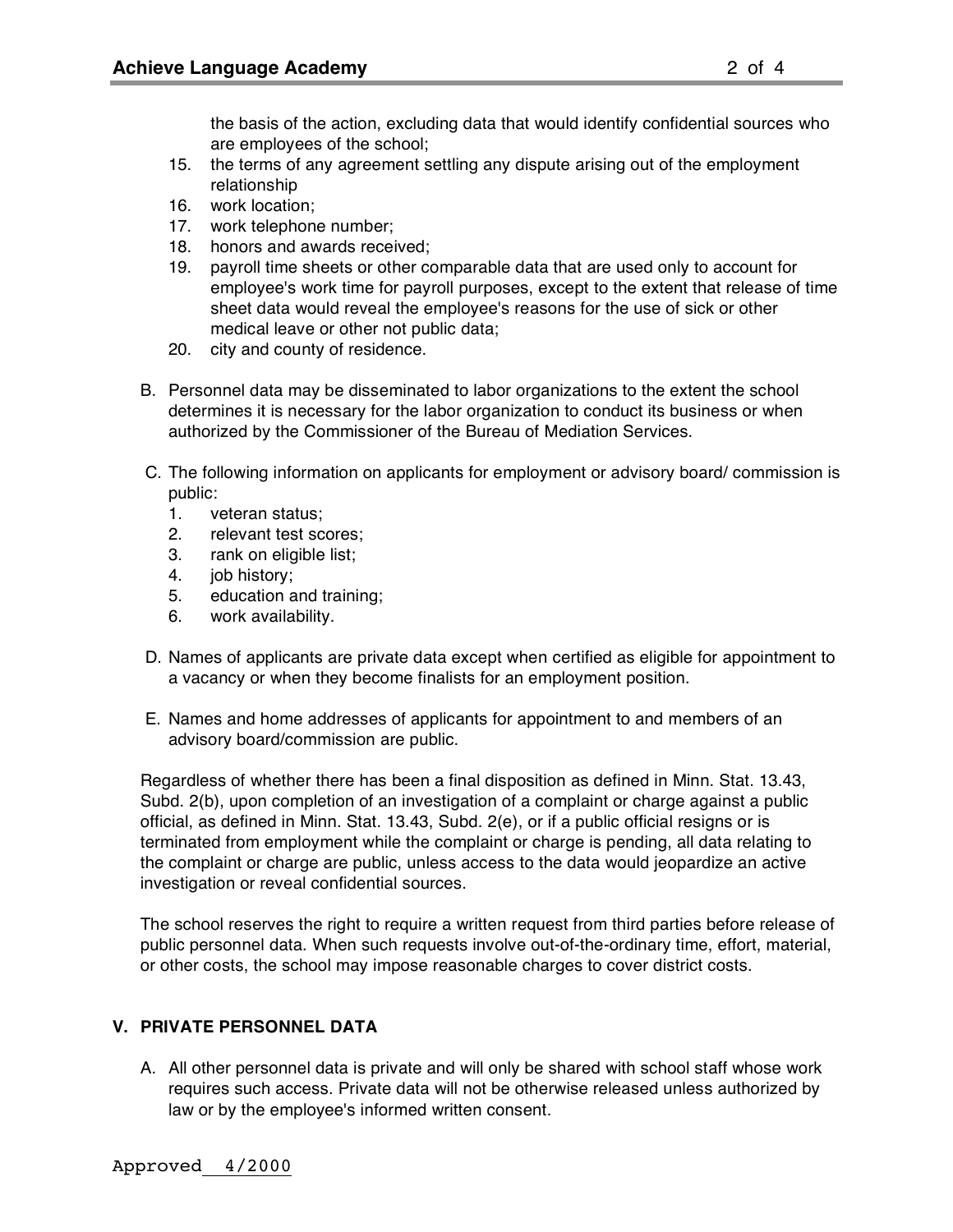- B. Data created, collected or maintained by the school to administer employee assistance programs are private.
- C. The school may display a photograph of a current or former employee to prospective witnesses as part of the school's investigation of any complaint or charge against the employee.
- D. The school may, if the responsible authority or designee reasonably determines that the release of personnel data is necessary to protect an employee from harm to self or to protect another person who may be harmed by the employee, release data that are relevant to the concerns for safety to:
	- 1. The person who may be harmed and to the attorney representing the person when the data are relevant to obtaining a restraining order;
	- 2. pre-petition screening team conducting an investigation of the employee under Minn. Stat. 253B.07, Subd. 1; or
	- 3. A court, law enforcement agency or prosecuting authority.
- F. A complainant has access to a statement provided by the complainant to the school in connection with a complaint or charge against an employee.

The school shall make any report to the board of teaching or the state board of education as required by Minn. Stat. 125.09, Subd. 4, and shall, upon written request from the licensing board having jurisdiction over a teacher's license, provide the licensing board with information about the teacher from the school's files, any termination or disciplinary proceeding, and settlement or compromise, or any investigative file in accordance with Minn. Stat. 125.09, Subd. 4.

Private personnel data will be released to a third party only upon receiving written release from the employee.

# **VI. MULTIPLE CLASSIFICATIONS**

If data on individuals is classified as both private and confidential by Chap. 13, or any other state or federal law, the data is private.

#### **VII. CHANGE IN CLASSIFICATIONS**

The classification of data in the possession of the school shall change if it is required to do so to comply with other judicial or administrative rules pertaining to the conduct of legal actions or with a specific statute applicable to the data in the possession of the disseminating or receiving agency.

#### **VIII. RESPONSIBLE AUTHORITY**

The Administrator is designated as the authority responsible for personnel data.

# **IX. EMPLOYEE AUTHORIZATION/RELEASE FORM**

An employee authorization form is included as an addendum to this policy.